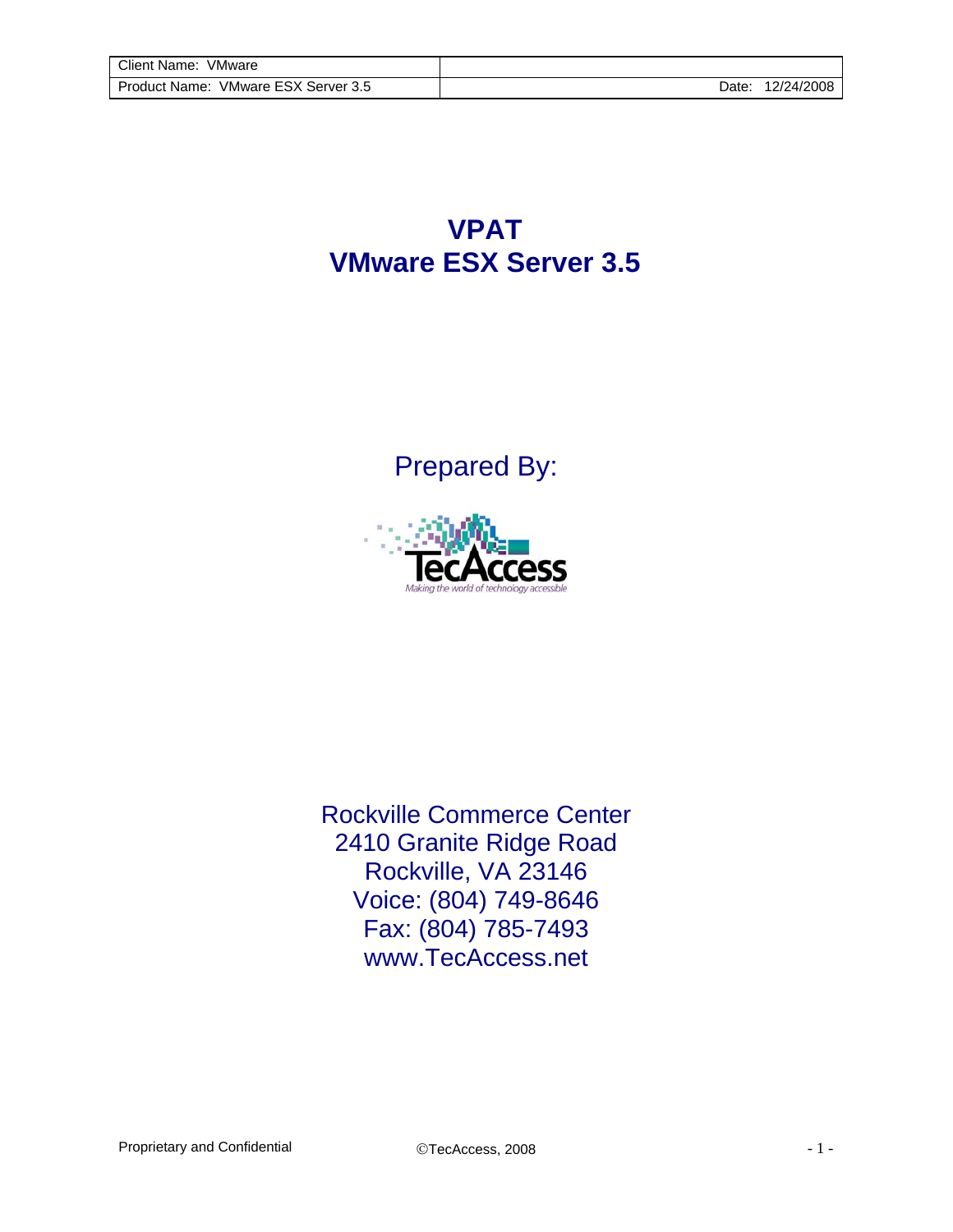## **VPAT**

## **Product:** VMware ESX Server 3.5 **Components covered:** ESX server 3.5 **Contact for more information:** http://www.VMware.com **Date:** December, 2008

| <b>Summary of Voluntary Product Accessibility Template</b>                      |                            |                                                                        |  |  |  |
|---------------------------------------------------------------------------------|----------------------------|------------------------------------------------------------------------|--|--|--|
| <b>Criteria</b>                                                                 | <b>Supporting Features</b> | <b>Remarks and</b><br><b>Explanations</b>                              |  |  |  |
| Section 1194.21 Software<br><b>Applications and Operating</b><br><b>Systems</b> | <b>Supports</b>            | Text-based administration<br>of VMware ESX Server 3.5<br>is supported. |  |  |  |
| Section 1194.22 Web-<br>based Internet Information<br>and Applications          | Not Applicable             | VMware ESX Server 3.5 is<br>not considered a web<br>application.       |  |  |  |
| Section 1194.23<br>Telecommunications<br>Products                               | Not Applicable             |                                                                        |  |  |  |
| Section 1194.24 Video and<br><b>Multimedia Products</b>                         | Not Applicable             |                                                                        |  |  |  |
| Section 1194.25 Self-<br>contained, Closed Products                             | Not Applicable             |                                                                        |  |  |  |
| Section 1194.26 Desktop<br>and Portable Computers                               | Not Applicable             |                                                                        |  |  |  |
| Section 1194.31 Functional<br>Performance Criteria                              | <b>Supports</b>            | Refer to 1194.31.                                                      |  |  |  |
| Section 1194.41<br>Information,<br>Documentation and<br>Support                 | <b>Supports</b>            | Please reference the<br>included 1194.41 section.                      |  |  |  |

| <b>Supporting Features (second column on VPAT)</b> |                                                                                                                                                              |  |  |
|----------------------------------------------------|--------------------------------------------------------------------------------------------------------------------------------------------------------------|--|--|
| <b>Supports</b>                                    | Use this language when you determine the product<br>fully meets the letter and intent of the Criteria.                                                       |  |  |
| <b>Supports with Exceptions</b>                    | Use this language when you determine the product<br>does not fully meet the letter and intent of the<br>Criteria, but provides some level of access relative |  |  |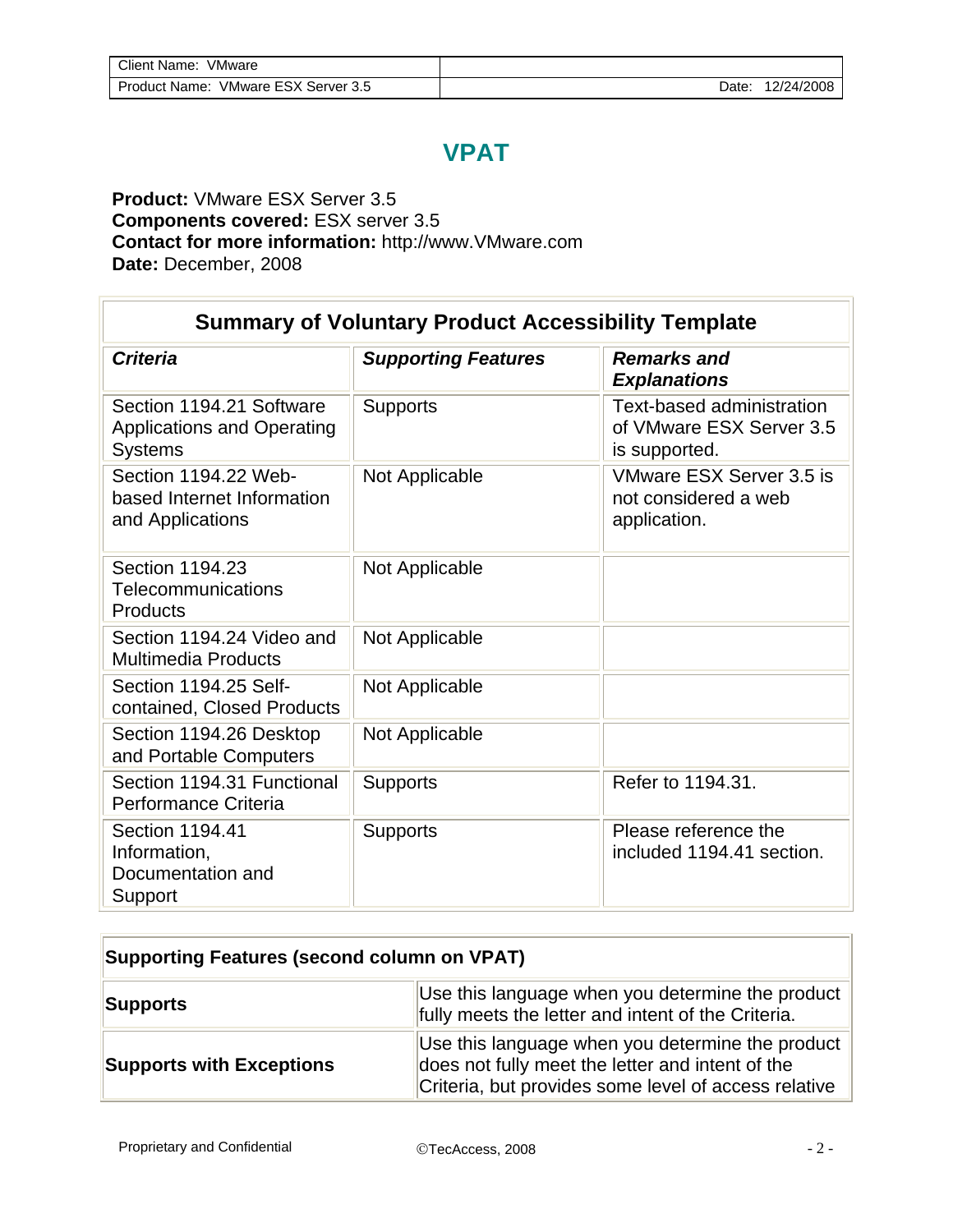| Client Name:<br>VMware                                 |             |            |
|--------------------------------------------------------|-------------|------------|
| ESX Server 3.5<br>VMware <sup>r</sup><br>Product Name: | <b>Date</b> | 12/24/2008 |

|                                                                            | to the Criteria.                                                                                                                                                                                                                                                                                                                             |
|----------------------------------------------------------------------------|----------------------------------------------------------------------------------------------------------------------------------------------------------------------------------------------------------------------------------------------------------------------------------------------------------------------------------------------|
| <b>Supports through Equivalent</b><br><b>Facilitation</b>                  | Use this language when you have identified an<br>alternate way to meet the intent of the Criteria or<br>when the product does not fully meet the intent of<br>the Criteria.                                                                                                                                                                  |
| <b>Supports when combined with</b><br><b>Compatible AT</b>                 | Use this language when you determine the product<br>fully meets the letter and intent of the Criteria when<br>used in combination with Compatible AT. For<br>example, many software programs can provide<br>speech output when combined with a compatible<br>screen reader (commonly used assistive<br>technology for people who are blind). |
| <b>Does not Support</b>                                                    | Use this language when you determine the product<br>does not meet the letter or intent of the Criteria.                                                                                                                                                                                                                                      |
| <b>Not Applicable</b>                                                      | Use this language when you determine that the<br>Criteria do not apply to the specific product.                                                                                                                                                                                                                                              |
| <b>Not Applicable - Fundamental</b><br><b>Alteration Exception Applies</b> | Use this language when you determine a<br>Fundamental Alteration of the product would be<br>required to meet the Criteria (see the access board<br>standards for the definition of "fundamental<br>alteration").                                                                                                                             |

| 1194.21 Software Applications and Operating Systems                                                                                                                                                                                                                                                                                    |                                      |                                 |  |
|----------------------------------------------------------------------------------------------------------------------------------------------------------------------------------------------------------------------------------------------------------------------------------------------------------------------------------------|--------------------------------------|---------------------------------|--|
| <b>Criteria</b>                                                                                                                                                                                                                                                                                                                        | <b>Supporting</b><br><b>Features</b> | <b>Remarks and explanations</b> |  |
| (a) When software is designed to<br>run on a system that has a<br>keyboard, product functions shall be<br>executable from a keyboard where<br>the function itself or the result of<br>performing a function can be<br>discerned textually.                                                                                             | Supports                             |                                 |  |
| (b) Applications shall not disrupt or<br>disable activated features of other<br>products that are identified as<br>accessibility features, where those<br>features are developed and<br>documented according to industry<br>standards. Applications also shall<br>not disrupt or disable activated<br>features of any operating system | <b>Supports</b>                      |                                 |  |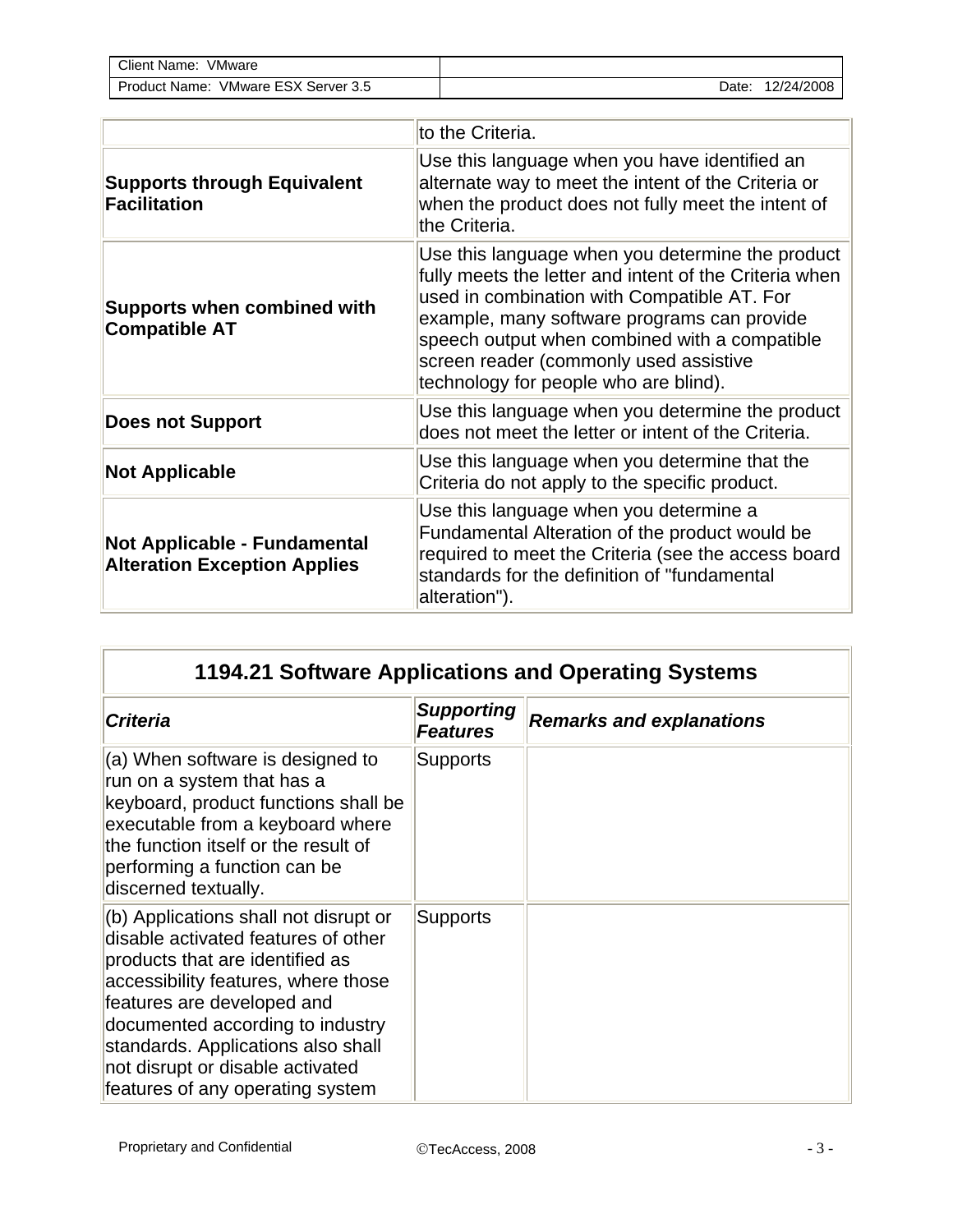| Client Name: VMware                                                                                                                                                                                                                                                                                        |                 |  |  |  |                  |  |
|------------------------------------------------------------------------------------------------------------------------------------------------------------------------------------------------------------------------------------------------------------------------------------------------------------|-----------------|--|--|--|------------------|--|
| Product Name: VMware ESX Server 3.5                                                                                                                                                                                                                                                                        |                 |  |  |  | Date: 12/24/2008 |  |
|                                                                                                                                                                                                                                                                                                            |                 |  |  |  |                  |  |
| that are identified as accessibility<br>features where the application<br>programming interface for those<br>accessibility features has been<br>documented by the manufacturer of<br>the operating system and is<br>available to the product developer.                                                    |                 |  |  |  |                  |  |
| . (c) A well-defined on-screen<br>indication of the current focus shall<br>be provided that moves among<br>interactive interface elements as the<br>input focus changes. The focus shall<br>be programmatically exposed so<br>that Assistive Technology can track<br>focus and focus changes.              | <b>Supports</b> |  |  |  |                  |  |
| (d) Sufficient information about a<br>user interface element including the<br>identity, operation and state of the<br>element shall be available to<br>Assistive Technology. When an<br>image represents a program<br>element, the information conveyed<br>by the image must also be available<br>in text. | <b>Supports</b> |  |  |  |                  |  |
| (e) When bitmap images are used to Supports<br>identify controls, status indicators, or<br>other programmatic elements, the<br>meaning assigned to those images<br>shall be consistent throughout an<br>application's performance.                                                                         |                 |  |  |  |                  |  |
| (f) Textual information shall be<br>provided through operating system<br>functions for displaying text. The<br>minimum information that shall be<br>made available is text content, text<br>input caret location, and text<br>attributes.                                                                  | <b>Supports</b> |  |  |  |                  |  |
| (g) Applications shall not override<br>user selected contrast and color<br>selections and other individual<br>display attributes.                                                                                                                                                                          | <b>Supports</b> |  |  |  |                  |  |
| (h) When animation is displayed, the Not<br>information shall be displayable in at Applicable<br>least one non-animated presentation                                                                                                                                                                       |                 |  |  |  |                  |  |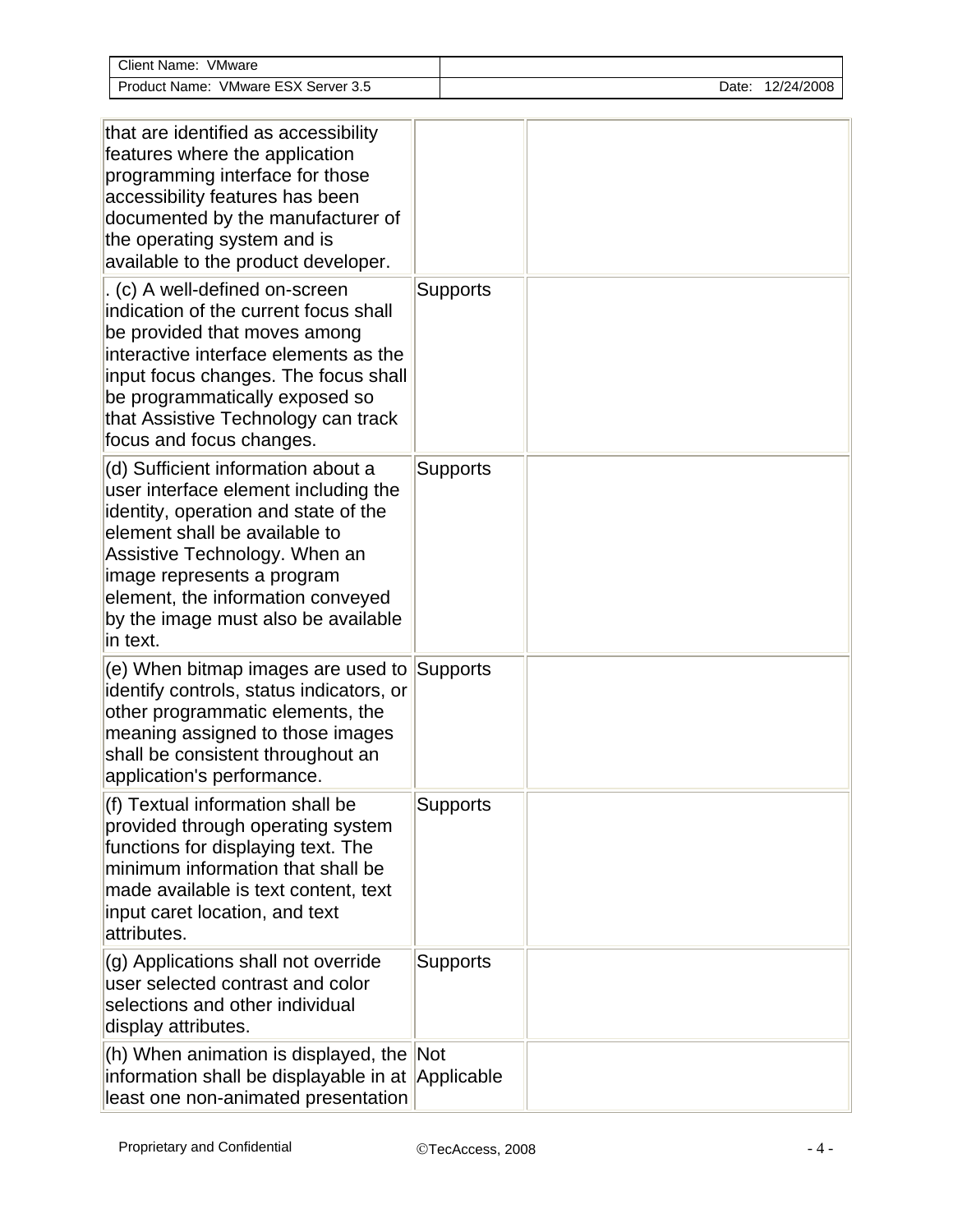| $C$ lient<br>VMware<br>Name                                                                         |       |                            |
|-----------------------------------------------------------------------------------------------------|-------|----------------------------|
| rov o<br>-<br>VMware<br>Server<br>$.$ ) r $\sim$<br>Name:<br>oduct<br>$\sim$ $\lambda$<br>.ა.ა<br>◡ | Date. | 10 <sup>n</sup><br>24/2008 |

| mode at the option of the user.                                                                                                                                                                                                                                  |                          |  |
|------------------------------------------------------------------------------------------------------------------------------------------------------------------------------------------------------------------------------------------------------------------|--------------------------|--|
| (i) Color coding shall not be used as<br>the only means of conveying<br>information, indicating an action,<br>prompting a response, or<br>distinguishing a visual element.                                                                                       | Supports                 |  |
| (i) When a product permits a user to<br>adjust color and contrast settings, a<br>variety of color selections capable of<br>producing a range of contrast levels<br>shall be provided.                                                                            | <b>Not</b><br>Applicable |  |
| (k) Software shall not use flashing or Supports<br>blinking text, objects, or other<br>elements having a flash or blink<br>frequency greater than 2 Hz and<br>lower than 55 Hz.                                                                                  |                          |  |
| (I) When electronic forms are used,<br>the form shall allow people using<br>Assistive Technology to access the<br>information, field elements, and<br>functionality required for completion<br>and submission of the form,<br>including all directions and cues. | Not<br>applicable        |  |

| 1194.31 Functional performance criteria                                                                                                                                                                                                                                                                  |                                      |                                                                                                                 |  |  |
|----------------------------------------------------------------------------------------------------------------------------------------------------------------------------------------------------------------------------------------------------------------------------------------------------------|--------------------------------------|-----------------------------------------------------------------------------------------------------------------|--|--|
| <b>Criteria</b>                                                                                                                                                                                                                                                                                          | <b>Supporting</b><br><b>Features</b> | <b>Remarks and explanations</b>                                                                                 |  |  |
| (a) At least one mode of operation<br>and information retrieval that does<br>not require user vision shall be<br>provided, or support for assistive<br>technology used by people who are<br>blind or visually impaired shall be<br>provided.                                                             | <b>Supports</b>                      | Screen reader users can use SSH to<br>access the server from an accessible<br>computer running a screen reader. |  |  |
| $ $ (b) At least one mode of operation<br>and information retrieval that does<br>not require visual acuity greater than<br>20/70 shall be provided in audio and<br>enlarged print output working<br>together or independently, or<br>support for assistive technology<br>used by people who are visually | <b>Supports</b>                      | Screen magnification users can use<br>SSH to access the server from an<br>accessible computer.                  |  |  |

÷,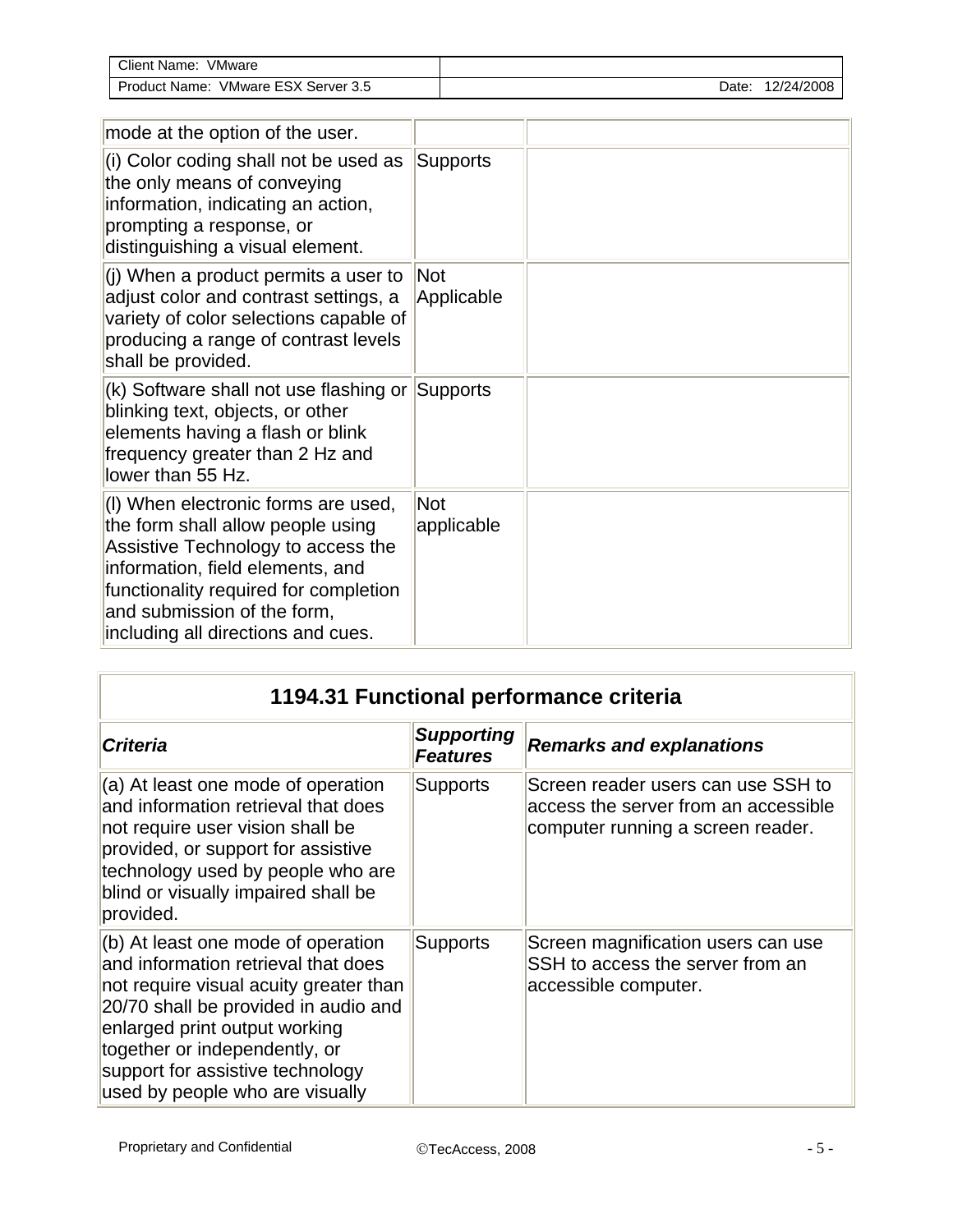| <b>Client Name:</b><br>VMware                     |      |            |
|---------------------------------------------------|------|------------|
| ESX ್<br>Product<br>Server 3.5<br>VMware<br>Name: | Date | 12/24/2008 |

| impaired shall be provided.                                                                                                                                                                                                                                  |                          |                                |
|--------------------------------------------------------------------------------------------------------------------------------------------------------------------------------------------------------------------------------------------------------------|--------------------------|--------------------------------|
| (c) At least one mode of operation<br>and information retrieval that does<br>not require user hearing shall be<br>provided, or support for assistive<br>technology used by people who are<br>deaf or hard of hearing shall be<br>provided.                   | <b>Supports</b>          | User hearing is not required.  |
| (d) Where audio information is<br>important for the use of a product, at<br>least one mode of operation and<br>information retrieval shall be<br>provided in an enhanced auditory<br>fashion, or support for assistive<br>hearing devices shall be provided. | <b>Not</b><br>Applicable | Audio information is not used. |
| (e) At least one mode of operation<br>and information retrieval that does<br>not require user speech shall be<br>provided, or support for assistive<br>technology used by people with<br>disabilities shall be provided.                                     | <b>Supports</b>          | User speech is not required.   |
| (f) At least one mode of operation<br>and information retrieval that does<br>not require fine motor control or<br>simultaneous actions and that is<br>operable with limited reach and<br>strength shall be provided.                                         | <b>Supports</b>          |                                |

| 1194.41 Information, Documentation and Support -Detail                                                                                                                                    |                                      |                                                                                                                                                                                                   |  |
|-------------------------------------------------------------------------------------------------------------------------------------------------------------------------------------------|--------------------------------------|---------------------------------------------------------------------------------------------------------------------------------------------------------------------------------------------------|--|
| <b>Criteria</b>                                                                                                                                                                           | <b>Supporting</b><br><b>Features</b> | <b>Remarks and explanations</b>                                                                                                                                                                   |  |
| (a) Product support<br>documentation provided to<br>end-users shall be made<br>lavailable in alternate formats<br>upon request, at no additional<br>charge.                               | <b>Supports</b>                      | Upon request, Product support documentation<br>shall be made available in other printed or<br>online formats that VMware has available at<br>the time of the request, at no additional<br>charge. |  |
| (b) End-users shall have access<br>to a description of the<br>accessibility and compatibility<br>features of products in<br>alternate formats or alternate<br>methods upon request, at no | <b>Supports</b>                      | Upon request, Product support documentation<br>shall be made available in other printed or<br>online formats that VMware has available at<br>the time of the request, at no additional<br>charge. |  |

ī